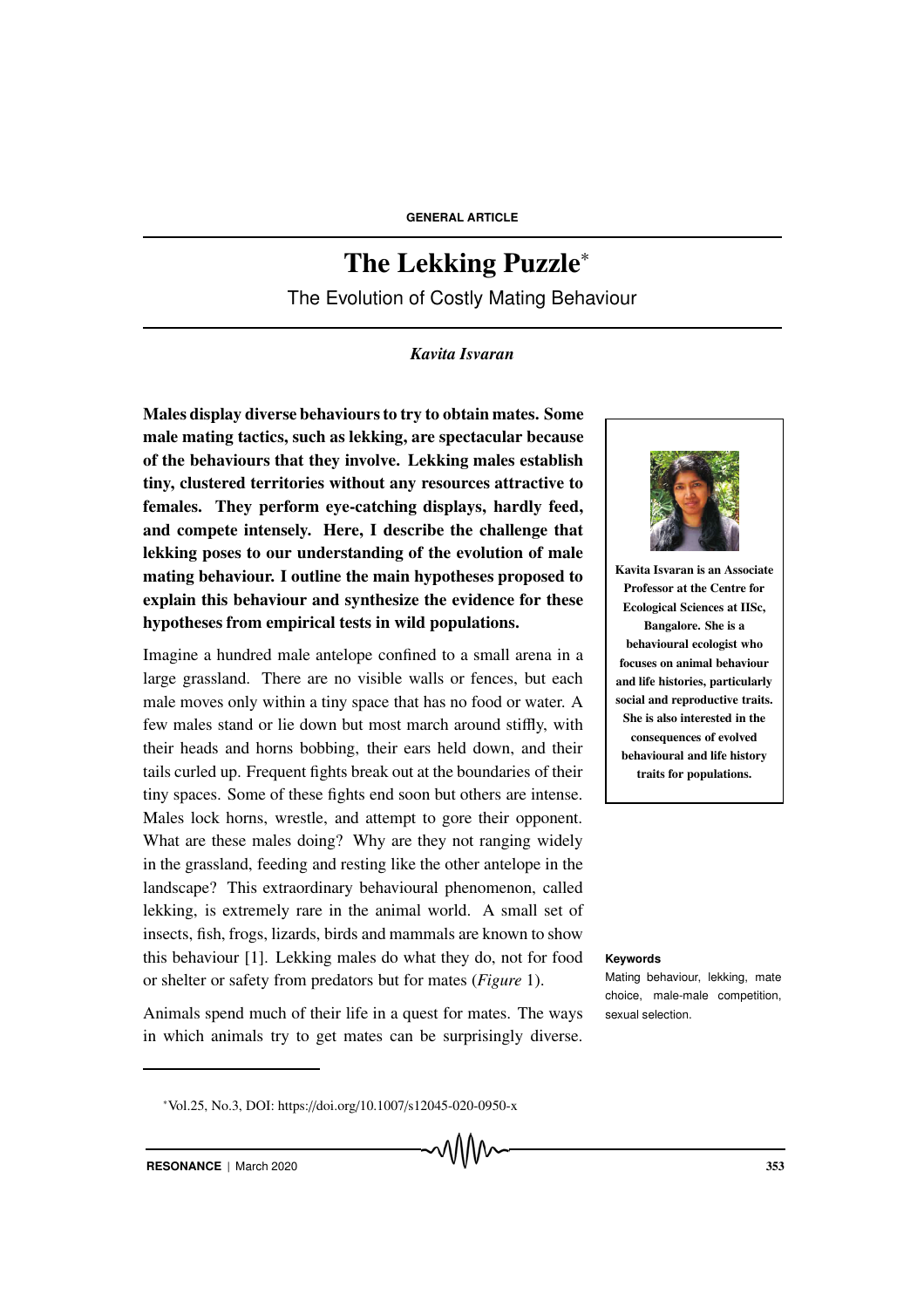Figure 1. A cartoon depicting a part of a blackbuck lek. Blackbuck, *Antilope cervicapra*, are antelope native to the Indian subcontinent. They are found in dry grassland and scrub habitats, feeding on grass, and living in groups. Males are larger than females, with a black/dark brown and white coat and long spiralling horns. Females are hornless and light brown and white. In lekking blackbuck populations, at the peak of the mating season, the main lek may have as many as 100–150 males clustered together. Each male defends a tiny territory within the lek, creates large scent marks with urine and dung, and displays to females who visit the lek only to find mates.

Mating tactics, that is, the behaviour that individuals show to get mates, can differ from species to species, from population to population, or even from individual to individual within a population.



These mating tactics, that is, the behaviour that individuals show to get mates, can differ from species to species, from population to population, or even from individual to individual within a population (*Box* 1). In many animals, males put in more effort to get mates than do females. This seems to be related to the effort that females and males invest in producing young and caring for them. In many species, female reproductive success, that is, the number of offspring they can produce over their life time, is limited by the quantity of resources they can obtain. In contrast, male reproductive success is limited by how many females a male can successfully mate with. So, males are expected to compete with other males and try to mate with as many females as possible. On the other hand, females are expected to be choosy and only mate with one or a few males competing for them [2, 3]. As a result of the strong competition for mates, males have evolved different behavioural tactics to win in this competition and successfully obtain mates. These tactics are designed to increase the chances of encountering females, attract them so that they choose to mate with the focal male, and keep away other males from po-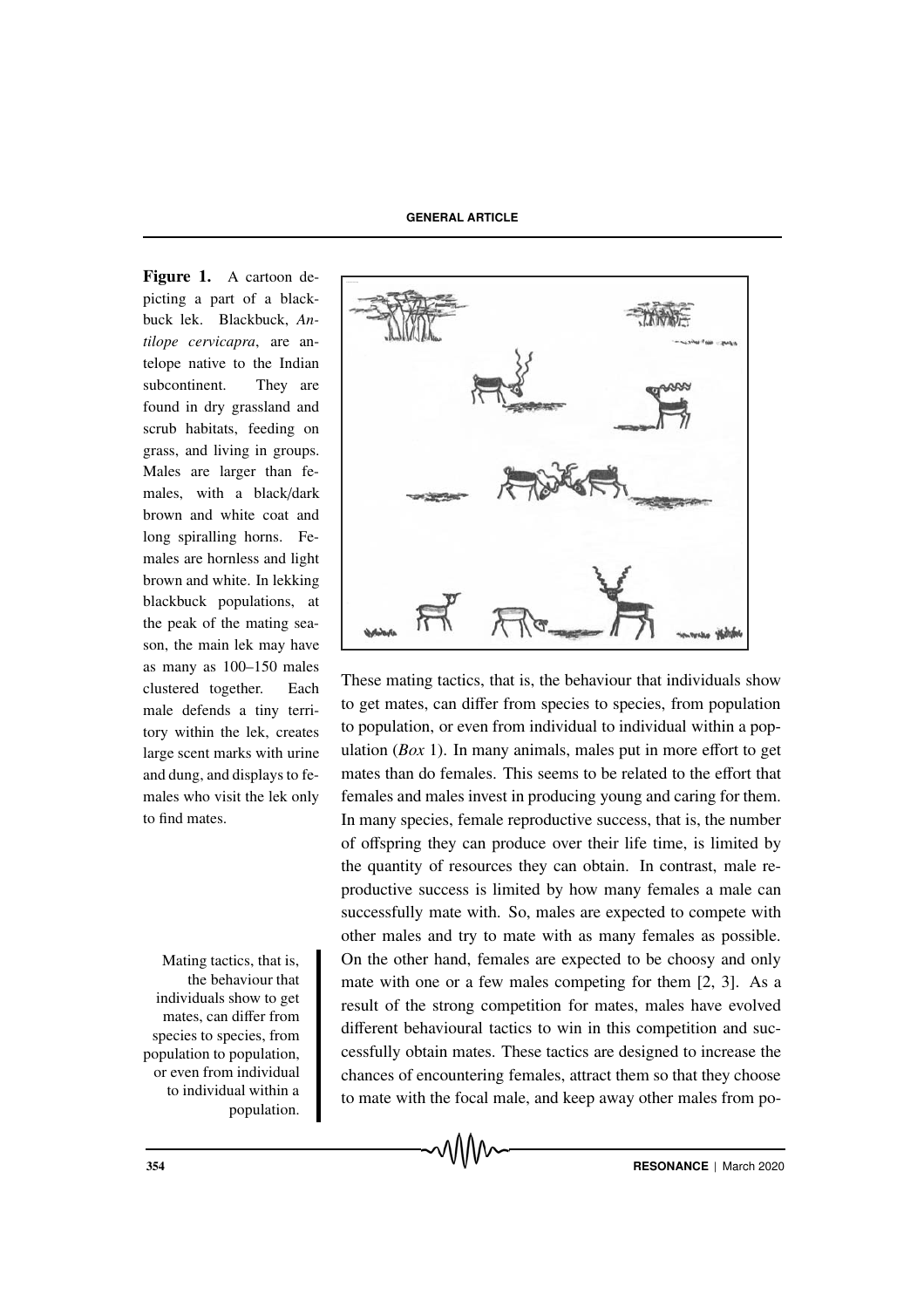#### Box 1. Glossary of Terms

Mating Tactic: A specific set of behaviours that together form a means to acquire mates (e.g., femaledefence, resource-defence, lekking)

Mating Strategy: An evolved heritable rule that specifies the tactic (or tactics) to adopt. Mating strategies can be of different types. A strategy might specify that an individual adopts only a single tactic throughout its life. Or a strategy could specify that an individual adopts different tactics during its life. Some examples of strategies that specify multiple tactics are conditional strategies where individuals adopt different tactics under different external or internal conditions (e.g., lekking if large in size and resource-defence if small in size), and stochastic mixed strategies where individuals adopt different tactics with certain probabilities that have been selected for.

Mating system: The outcome at the population level of the mating behaviour shown by males and females.

Lek: A territorial aggregation in which each male holds a small territory without conventional resources, like food and water. The main function of this territory is to provide a space in which the resident male perform displays to try to attract females to mate with him. The aggregation is called a lek. Females visit the lek only to mate and not to find food or water or any other resource.

Sexual Selection: An evolutionary process that involves competition between individuals of the same sex and same species for mates. The types of traits that evolve through this form of selection are mainly traits that provide an advantage either in direct competition between individuals for access to mates or in indirect competition where individuals of the same sex compete to be chosen by potential mates.

tential mates. Because obtaining mates is a key component of evolutionary fitness, understanding the evolution of mating tactics has been an important focus in the fields of animal behaviour and evolution. To understand the same state of the state of the state of the state of the state of the state of the state of the state of the state of the state of the state of the state of the state of the state of the st

# Mating Tactics

To understand the evolution of male mating tactics, studies have successfully used an economic approach. The idea is that males in a population have a set of mating tactics that they could potentially adopt. Each tactic has associated costs and benefits. For example, a tactic may be energetically costly or may make the male very conspicuous to predators. The main benefit is the number of mates a male is able to get. To be more precise, since females mate with multiple males in many species, the benefit is better

evolution of male mating tactics, studies have successfully used an economic approach. The idea is that males in a population have a set of mating tactics that they could potentially adopt. Each tactic has associated costs and benefits.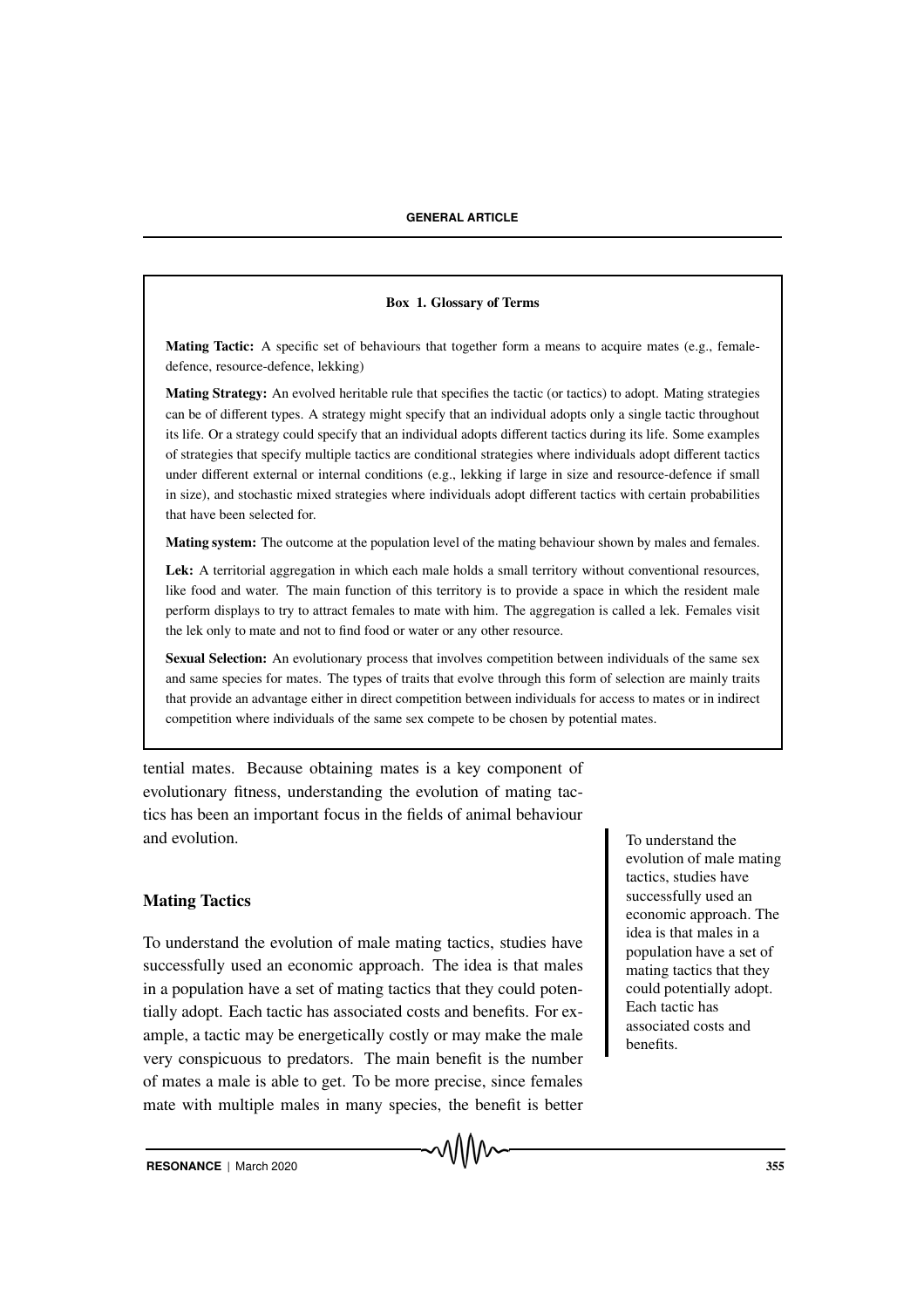measured as the number of fertilisations the male gets. The tactic that maximises net benefit (i.e., benefit-cost) should be favoured because it results in the greatest fitness. This tactic is often called the 'optimal tactic' and is expected to be adopted by males in the population. The optimal tactic can dramatically differ from one ecological context to another, because ecological conditions can strongly affect costs and benefits. For example, consider a mating tactic that attracts many females but is very conspicuous. In an area with high predator densities, such a tactic may perform badly when compared with less conspicuous tactics that attract fewer females and also fewer predators. However, if predator densities are low, the conspicuous tactic may be most successful because the benefits of attracting females now outweigh the costs of be-Like ecological ing attacked by predators. Studies have demonstrated how variation in ecological conditions among populations can result in the evolution of different male mating tactics in the different populations. Like ecological conditions, several other factors can affect the costs and benefits of mating tactics; some prominent examples of such factors are population density, sex ratio, length of mating season and the distribution of breeding females in space and time [2]. Together with a cost-benefit approach, a game-theoretic approach has also been used to figure out why one or more mating tactics are seen in a population. The costs and benefits that a male experiences from displaying a particular mating tactic may be affected not only by conditions like predators, food, and the number of females available but also by what other males in the population are doing. For example, if many males adopt a tactic of aggressively defending as many females as possible, an alternative mating tactic of covertly attempting to mate with females, without attracting the attention of the dominant males, may yield higher benefits.

> These different approaches have provided us with a good understanding of some male mating tactics. For example, in some mammals, females move in groups. Males join these groups, either only during the mating season or for longer periods. The resident males then defend these groups from other males, who either

conditions, several other factors can affect the costs and benefits of mating tactics; some prominent examples of such factors are population density, sex ratio, length of mating season and the distribution of breeding females in space and time.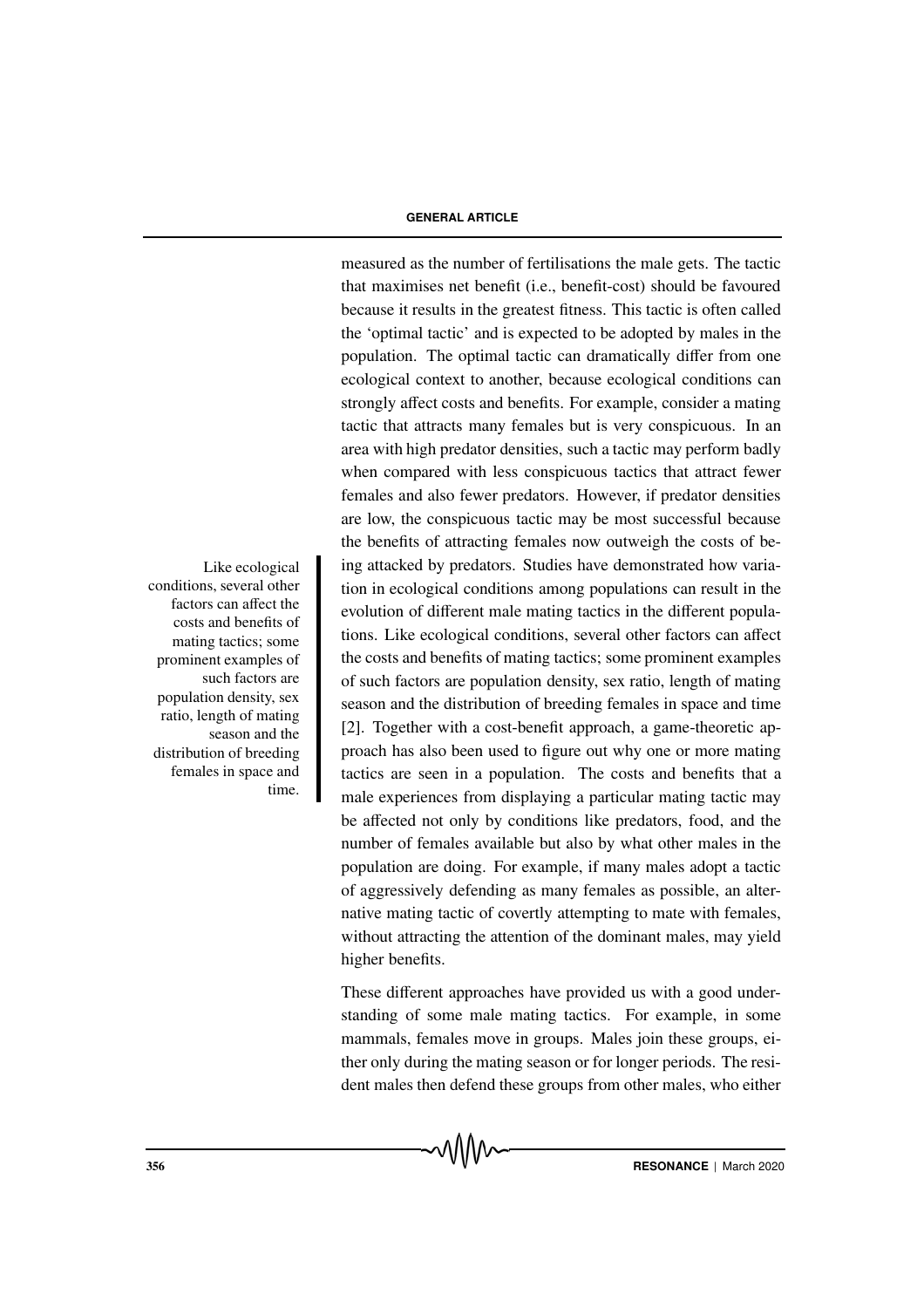overtly attempt to take over the groups or covertly attract the females to mate with them outside these groups. This male mating tactic is called 'female-defence'. In some mammals, males do not try to directly defend females. Instead, they establish territories in areas with resources that females find attractive, like food and water. When females visit these territories for resources, the male owner of the territory performs displays and courts the females. The owner also tries to keep out other males from his territory. This male mating tactic is called 'resource-defence'. We think we understand the ecological conditions that select for femaledefence versus resourc–defence. When females move alone or in small groups, males, either alone or with other males, can successfully defend female groups. However, when females move in very large groups and/or over large areas, female-defence may not be economical. Instead, males may gain higher net mating benefits if they maximise encounter rates with females by defending resources that attract females. Like female- and resource-defence, there are several other male mating tactics, whose evolution is quite well-understood [2, 3].

## Lekking

Lekking stands out as a male mating tactic whose evolution is Lekking stands out as a still not fully understood. Many different hypotheses have been proposed to explain the evolution of this male mating tactic [1]. To recap the puzzle, lekking males defend tiny territories that are clustered and that do not contain resources like food and water. Females visit these territorial aggregations, called leks, apparently only to mate, and usually leave soon after mating. Lekking appears to be very costly compared with other male mating tactics like female-defence and resource-defence. Lekking males hardly leave their territories to feed, perform energetically costly displays, and fight frequently [4]. The key question that hypotheses for lekking focus on is, why do males cluster their territories so closely in a tiny part of the available habitat and consequently, compete intensely, rather than establish large territories away from each other that would provide food and also minimise

male mating tactic whose evolution is still not fully understood, and different hypotheses have been proposed to explain the evolution of this male mating tactic.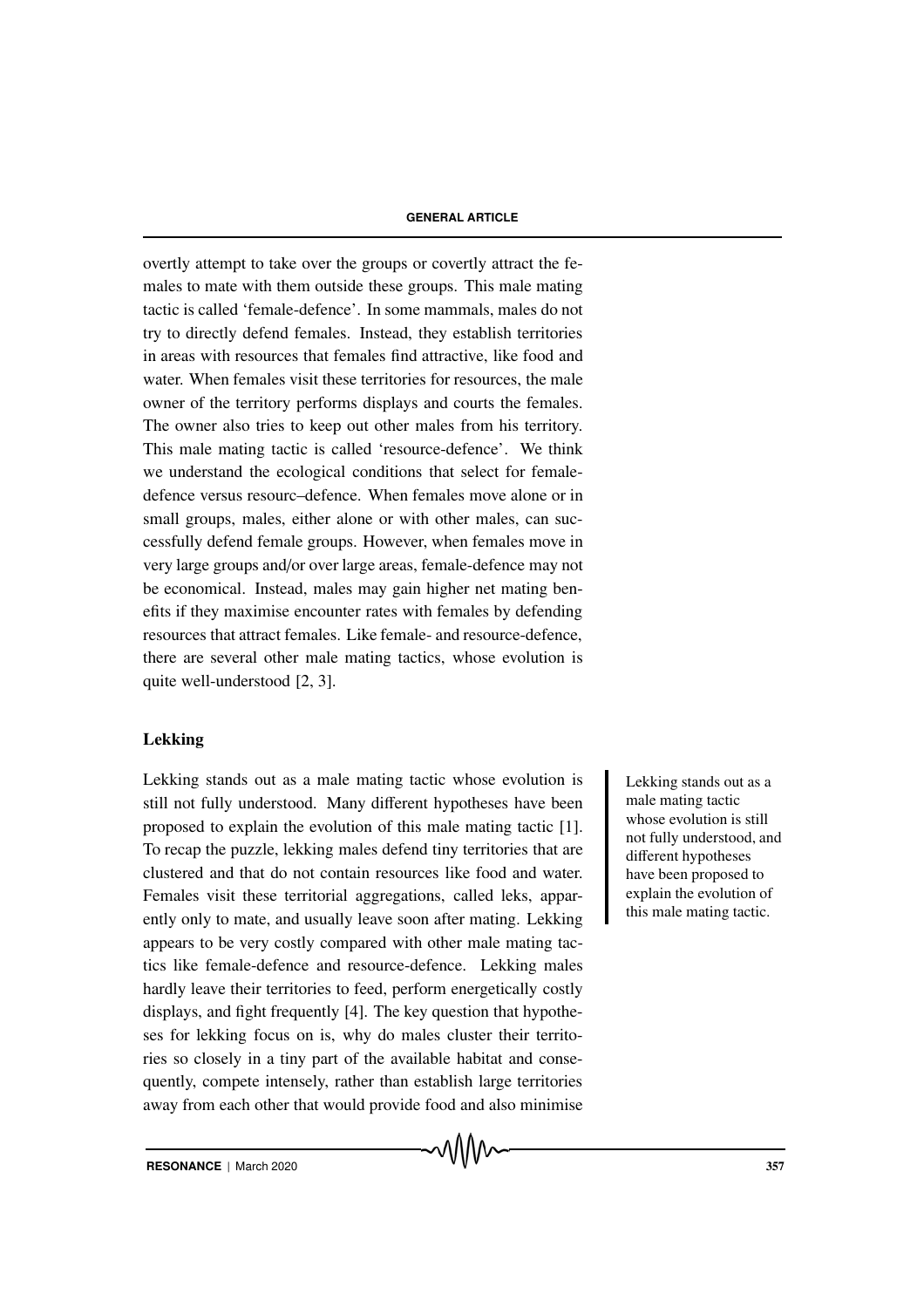contact (and associated costs of aggression) with other males?

# Some Popular Hypotheses

Let us examine some of the most popular hypotheses for the evolution of lekking [1]. Some researchers have called lekking a 'default' male mating tactic that performs better than other tactics under certain ecological conditions [6]. Specifically, when females move in very large groups and their movement patterns are erratic and unpredictable, it may not be economical for males to either try to defend groups of females from other males because the groups are too large to defend successfully or to defend resource territories because females may not predictably visit these areas. Under such conditions, lekking may act as the default mating tactic. This hypothesis still does not explain why we should see lekking and not some other default mating behaviour.

The 'hotspot hypothesis' The 'hotspot hypothesis' proposes that when females have large home ranges, males are most successful when they defend territories in the intersection of many female home ranges. Thus, leks form not because males actively try to cluster their territories but because all these males select the same hotspots where encounters with females are maximised. According to the 'hotshot hypothesis', females are attracted to males of a particular phenotype (the hotshots). Leks form when males of poorer quality cluster around the hotshots. The 'female-choice hypothesis' proposes that males cluster their territories because females prefer to mate with clustered males rather than solitary males [1, 5]. What do females gain from showing such a preference? Many different reasons have been suggested. By visiting clusters of males, females might increase their chances of finding a high-quality mate while reducing the costs of sampling many different males. In many lekking species, breeding females are pursued by males who try to mate with them forcibly. Some researchers suggest that the risk of harassment of females is reduced in territorial aggregations since the territory owners chase away harassing males. Another proposed reason is that females face lower predation risk in clusters

proposes that when females have large home ranges, males are most successful when they defend territories in the intersection of many female home ranges. Thus, leks form not because males actively try to cluster their territories but because all these males select the same hotspots where encounters with females are maximised.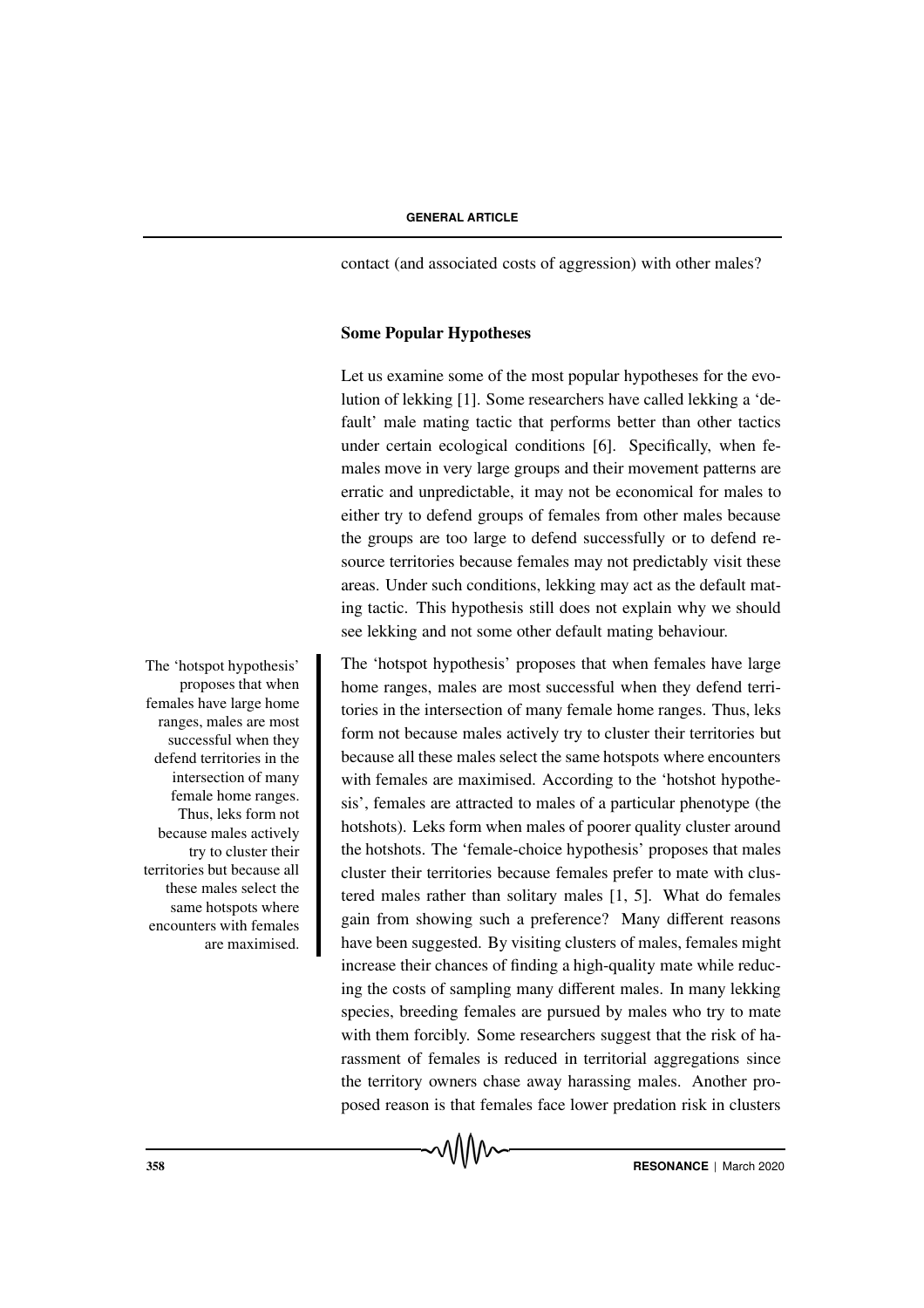(due to a dilution effect, increased detection of predators, etc.) rather than on solitary territories. This benefit of reduced predation risk could also explain the evolution of lekking in the absence of any female preference for male clustering. The 'predation-risk hypothesis' suggests that males cluster their territories to reduce their risk of predation. Finally, the 'black-hole hypothesis' proposes that if females move at random between territories before mating, clusters of territories act as black holes and are better at retaining females than solitary territories [1].

#### Evidence and Importance

What is the evidence from wild populations for these different hypotheses? Hypotheses of lekking have been tested in a wide va-<br>Hypotheses of lekking riety of species, including insects, fish, reptiles, birds, and mammals. Reviewing this literature, we can make several broad conclusions. First, the process that favours the evolution of lekking seems to differ from species to species. For example, studies of a lekking fish and a lekking antelope find the strongest evidence for the female-choice hypothesis [5, 6], whereas a study of the marine iguana finds evidence for the hotshot hypothesis [7]. This suggests that there may not be a general process underlying the evolution of lekking [5]. Second, several studies report that multiple processes may act within the same population to favour lekking. For example, at a large spatial scale, territorial males may gather in areas of high female densities (hotspot hypothesis) (*Box* 2, *Figure* 2). Further clustering of these territories could result from a female preference for mating with clustered males (female-choice hypothesis). Third, perhaps the most striking conclusion is that in many populations, despite detailed studies, the processes favouring the evolution of lekking are still not clear. These studies, which have mostly relied on natural variation in behaviour, highlight the need for innovative approaches, including field experiments, to distinguish between the different hypotheses. Lekking, thus, continues to pose a challenge to our understanding of the evolution of mating behaviour.

have been tested in a wide variety of species, including insects, fish, reptiles, birds and mammals.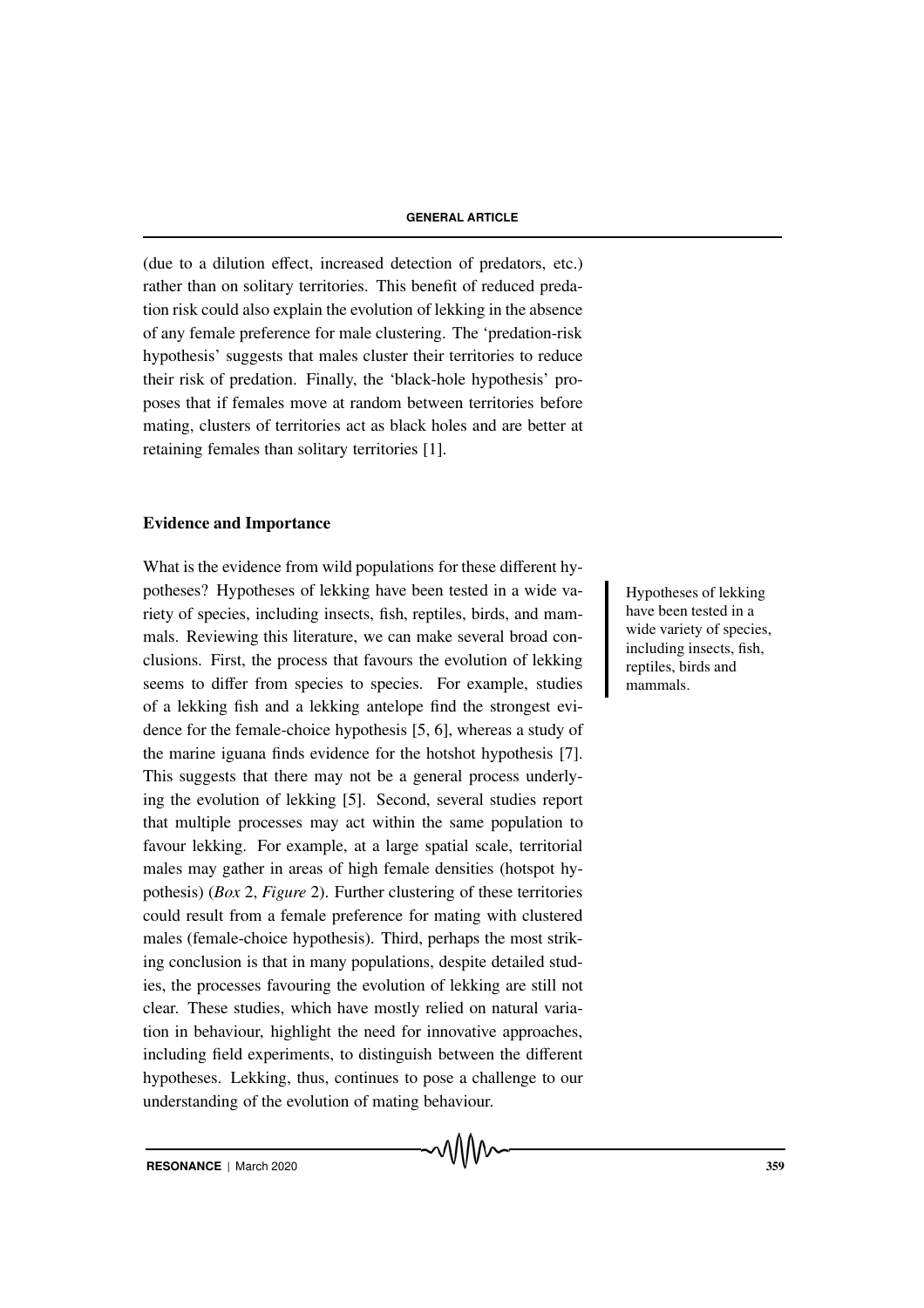#### Box 2. Lekking in Blackbuck

I began studying lekking in the antelope, blackbuck *Antilope cervicapra*, 25 years ago, for my Masters and then PhD research. Intrigued by its variable, and sometimes extraordinary, social and mating behaviour, our research group in IISc continues to study different populations of blackbuck [e.g., 4, 5, 8, 9]. This antelope is one of the very few animal species known to lek. Only two populations of blackbuck are reported to lek. In all the other populations, males adopt resource-defence and female-defence mating tactics to try to get mates. The variable mating system of blackbuck provides an excellent opportunity to study how changing ecological conditions may favour different male mating tactics. By studying many different populations, we were able to show that lekking in blackbuck occurs only when local densities of females are high. This is probably because female numbers act as a ceiling on mating benefits. Only when female numbers are high do lekking males gain sufficient mating benefits to outweigh the high costs of this mating tactic. Under low female densities, males adopt low-cost mating tactics, like defending solitary dispersed territories (*Figure* 2). Male mating tactics vary even within a blackbuck population. The across-population and within-population variation also allow us to test hypotheses for the evolution of lekking. In blackbuck, it is clear that lekking is an evolutionary outcome of multiple processes. At large spatial scales, the hotspot hypothesis explains the formation of leks, but at smaller spatial scales, other processes like female-choice seem to be important. The level of variation seen in blackbuck is quite intriguing because even individual males can vary in their display, courting and fighting behaviour. We study the individual-level variation in behaviour to understand how changing costs and benefits shape behaviour.

Together with providing the opportunity for testing our general understanding of how mating tactics evolve, lekking is ideally suited for a wide range of questions on mating behaviour. First, males in lekking populations appear to compete very strongly for mates. In almost all lekking populations, only a few males gain most of the matings, and most males do not mate at all. This sets the stage for strong sexual selection, which is the evolutionary process that favours male traits that provide an advantage in the competition for mates. This advantage could be in the form of traits that help males either win in fights (male-male compe-Lekking systems have  $\parallel$  tition) or win in the competition to be chosen by females (mate choice). So, it is not surprising that lekking males show extreme aggression, and exaggerated conspicuous traits, like bright ornaments and striking visual displays. As a result, lekking systems have been the focus of studies that explore how male phenotype is shaped by strong male-male competition and female mate choice.

been the focus of studies that explore how male phenotype is shaped by strong male-male competition and female mate choice.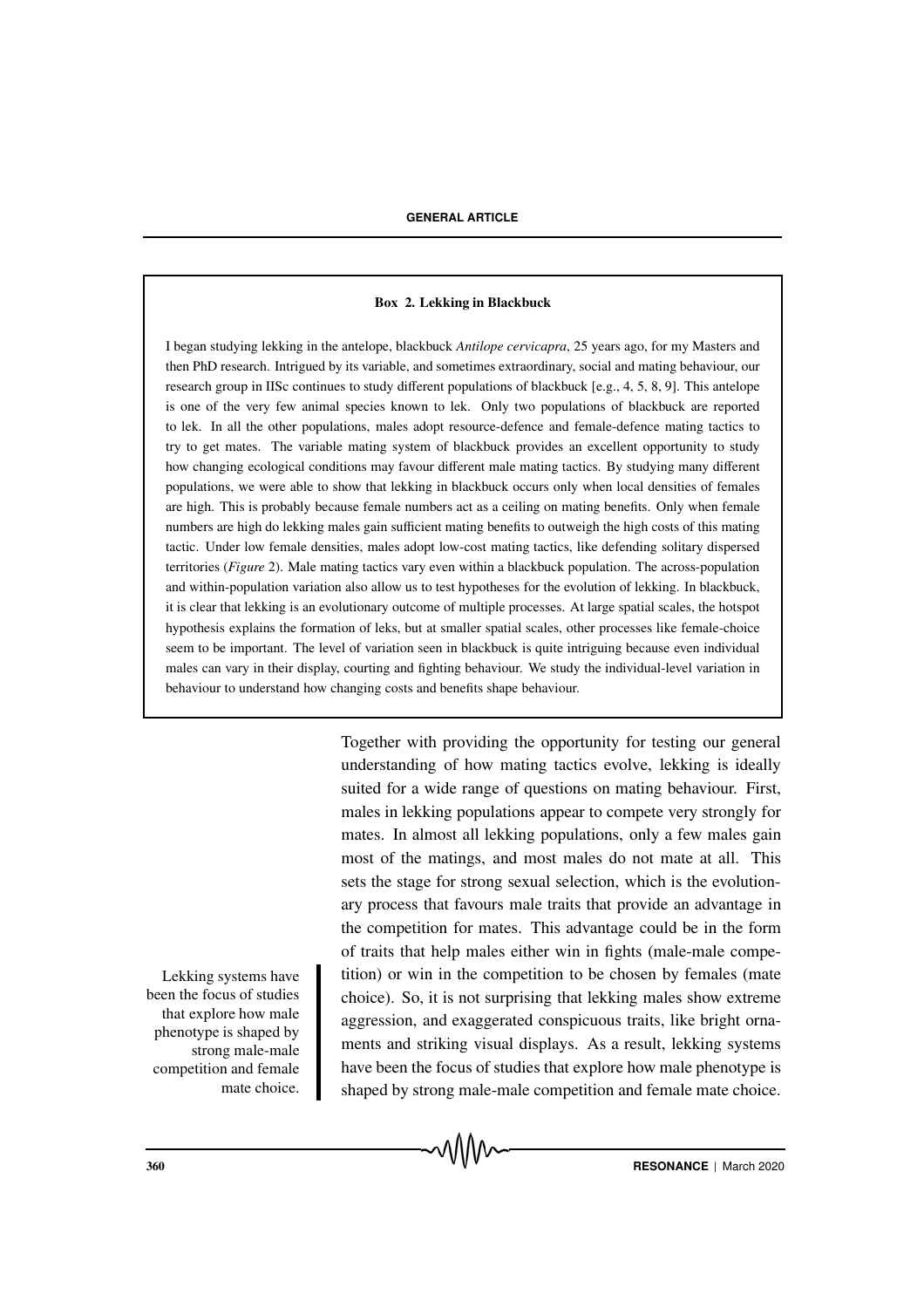

Second, lekking systems are also unusual in that females appear to be in a position to move freely between males and choose one or more mates. So, many studies have focussed on the dynamics of female choice, that is, how females sample males, what information females use to choose mates, and what females gain by being choosy. Third, historically, studies of mating behaviour focused on males competing with each other for females and females choosing between different males. However, evidence is accumulating to show that mating behaviour is much more diverse. For example, both males and females may compete intensely and be choosy on leks of the topi, an African antelope [6]. An exciting line of research is to establish a predictive framework for the levels of competition and choice that males and females should show. In addition, recent work has uncovered other fascinating research questions on leks, including how kin selection,

Figure 2. Male mating tactics vary widely both across different populations of blackbuck and within a population. Data on the relative frequencies of three different tactics in each of the nine different blackbuck populations are shown here. Local female numbers (indexed well by female group size) seem to affect the relative frequency of different male mating tactics in a blackbuck population. The costly lekking tactic dominates in populations with high female numbers and disappears when female numbers are low. The low-cost tactic of defending a solitary resource-based territory is most common under low female numbers, while the moderately costly tactic of defending a clustered territory with some resources is most common under intermediate female numbers. (Figure reproduced with permission from K Isvaran, Variation in male mating behaviour within ungulate populations: patterns and processes, *Current Science*, Vol.89, pp.1192–1199, 2005.)